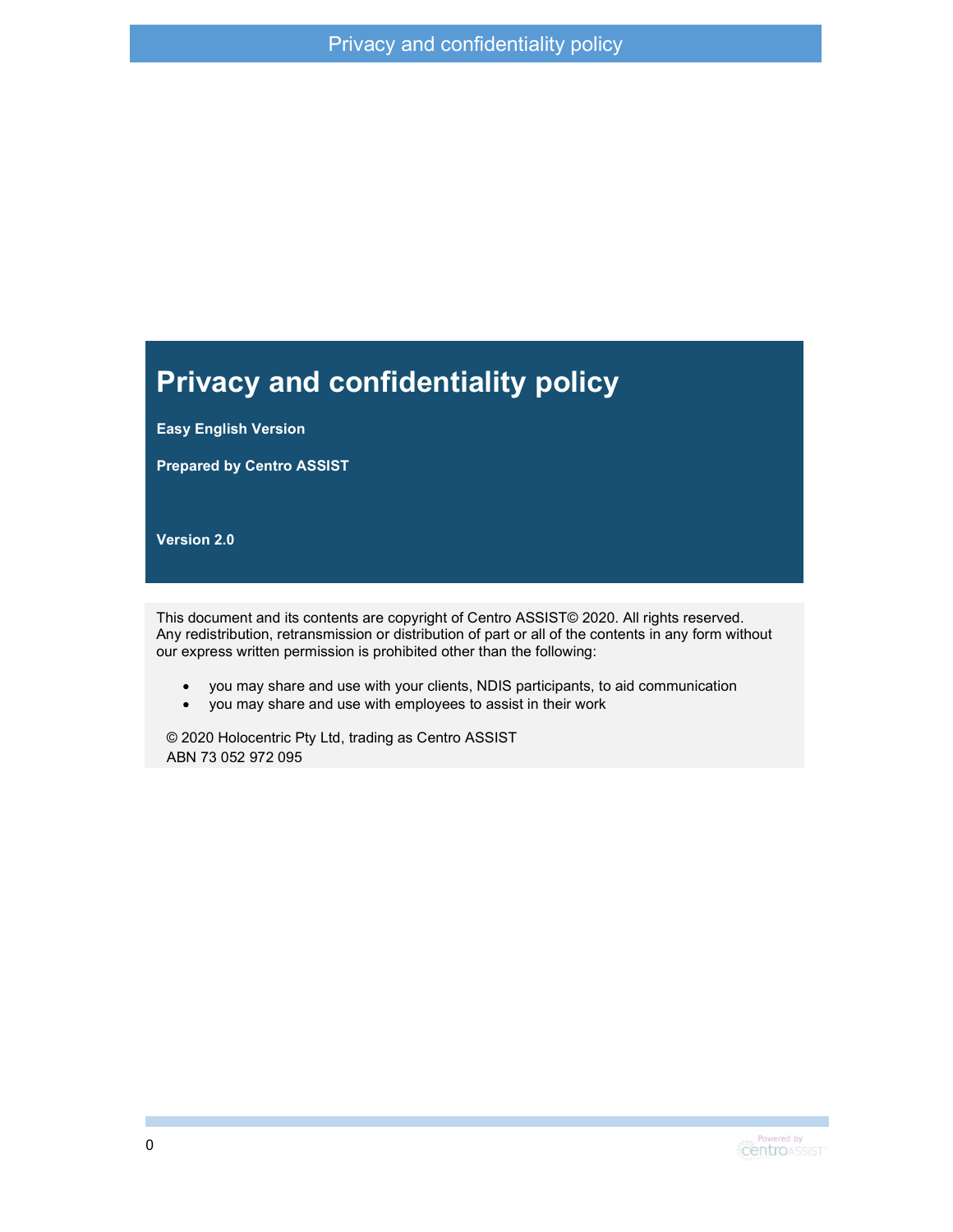### Privacy and confidentiality policy



#### About this document

This document tells you about our privacy and confidentiality policy.

The privacy and confidentiality policy says how we do what the law says we must do to protect your privacy.



Privacy means that any person has the right to have their personal information to not be told or shown to anyone.



Confidentiality means that there is a duty to keep your personal information private and protected.

If you would like to know more information or you have a question, please ask our staff.

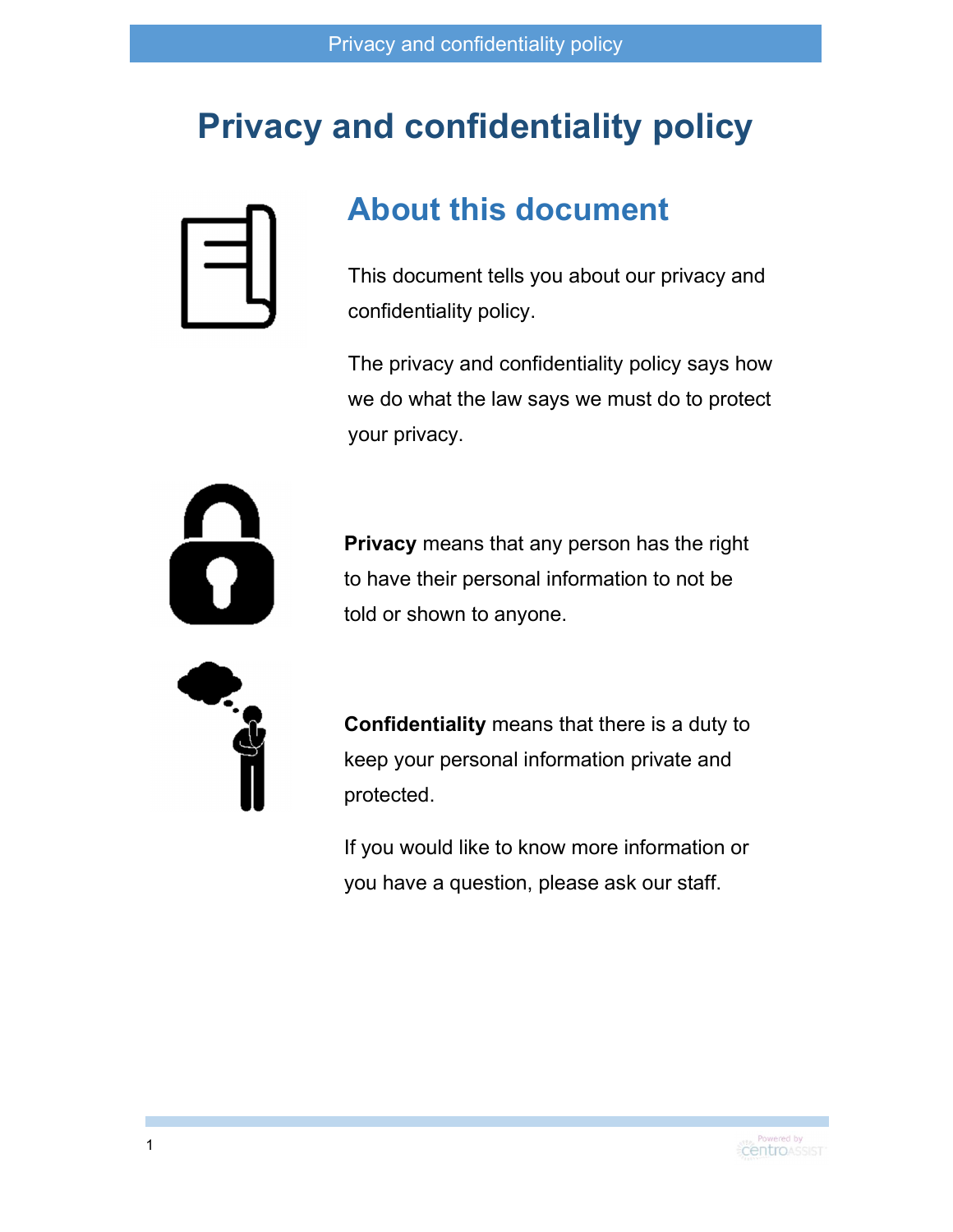6

#### Your privacy

This document is about your privacy. This document will tell you:

- what we know about you
- why we know things about you
- how we will use what we know
- how we will keep what we know safe
- what we do when your personal information has been accessed without your consent.



There are laws to protect your personal information.

Personal information is anything that is about you. This could be:

- your name
- where you live
- your date of birth
- your job or day activities
- information about your disability.

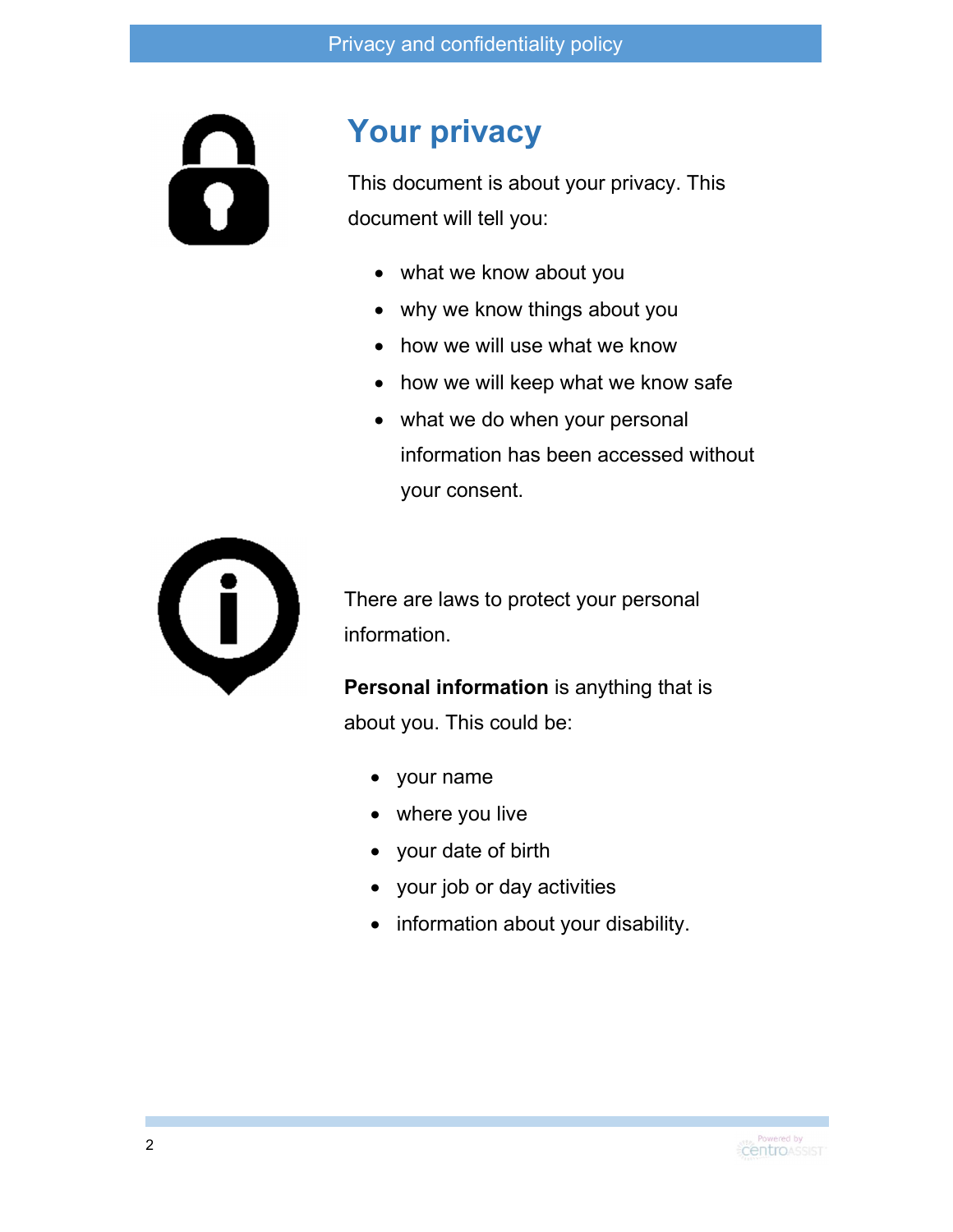

We will keep your information private.

This means we will not tell people your personal information unless we have to.

You do not have to give us your personal information.

If you choose not to give us personal information we may not be able to give you services you need.

### Why do we keep your personal information?

We ask for your personal information for different reasons:

- it helps us to provide the right services and supports
- we can help with your complaints
- we can get the right workers for you.

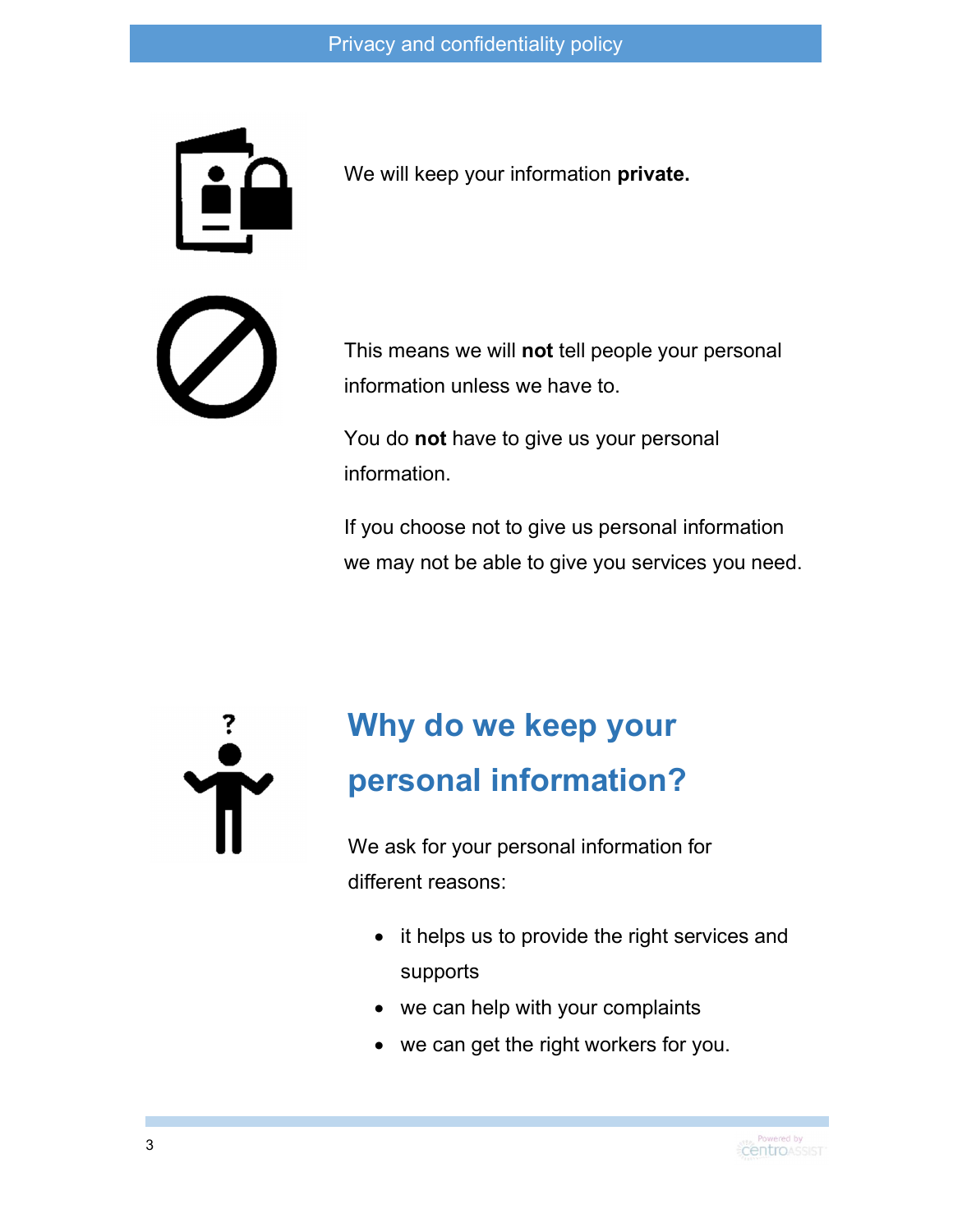## What personal information do we keep?

The personal information we keep might include:

- your name
- your date of birth
- your phone number
- your email address
- information about your disability.



Sometimes your personal information is sensitive information.

Sensitive information is normally private and can include:

- your cultural background
- your religious beliefs
- you sexual orientation
- information about your health.

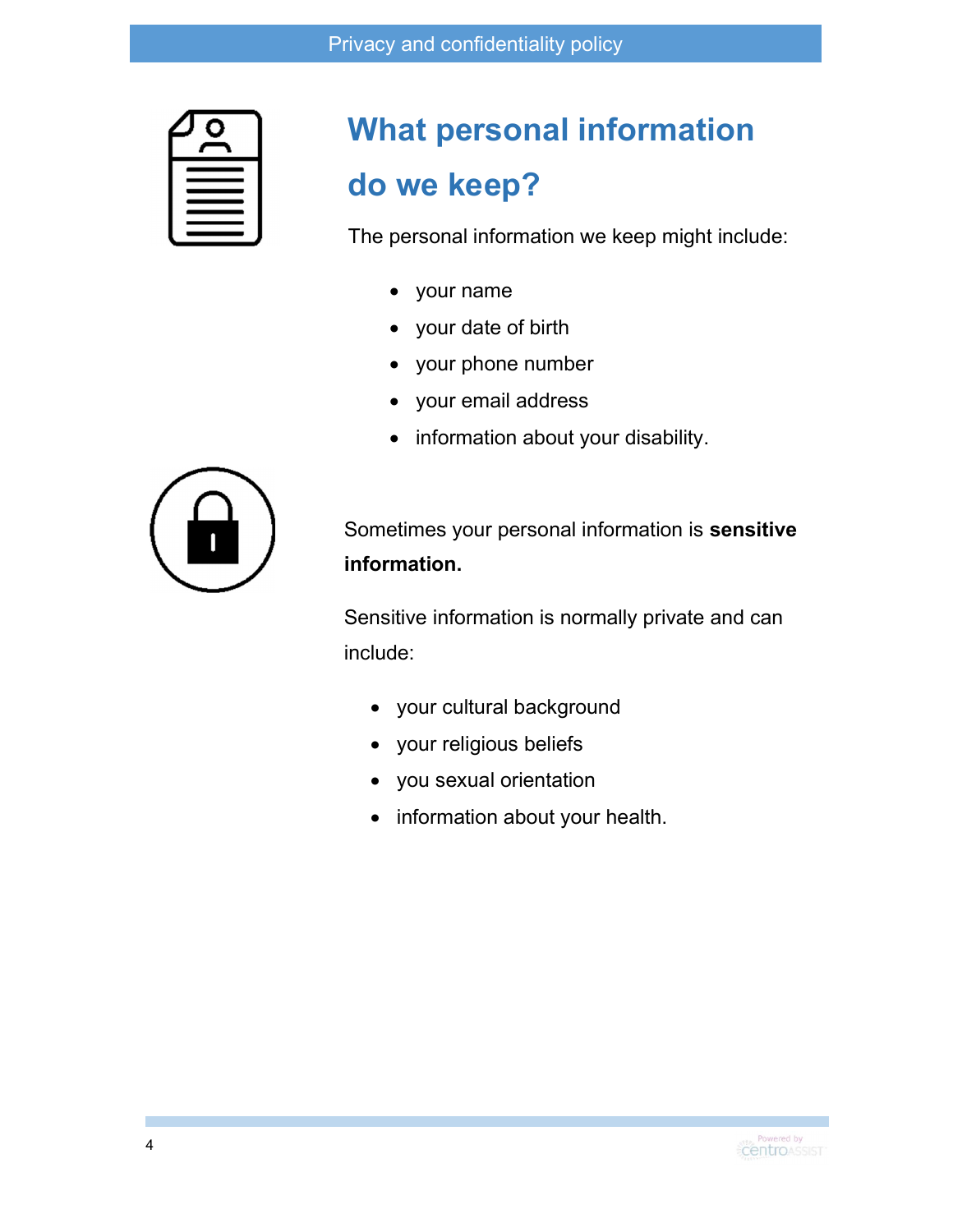

We also keep personal information on:

- other service providers you receive services from
- your family or carers
- our staff.



We will not tell anyone about your personal information unless we have to.

The NDIS Commission might need the information to keep you safe.

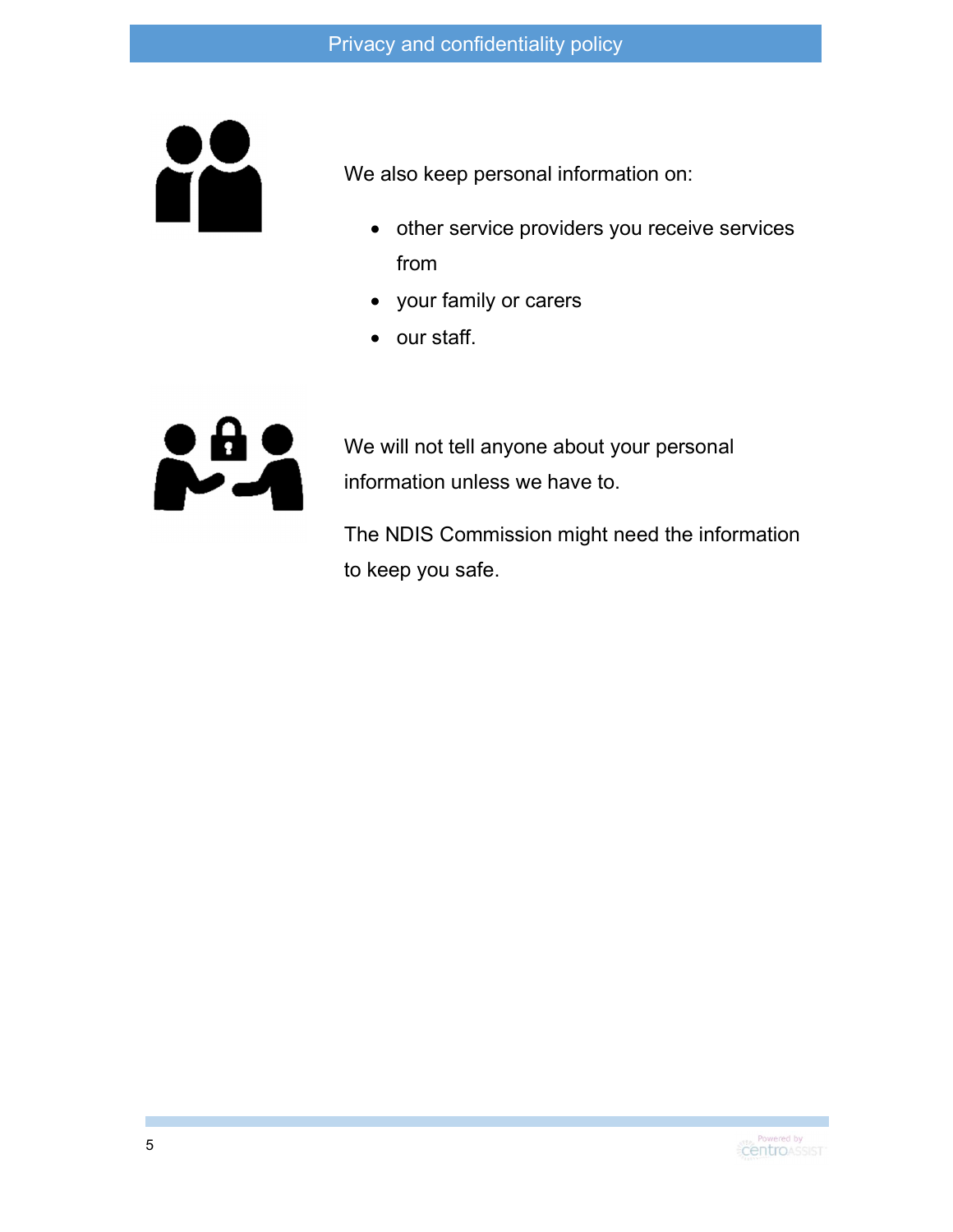

### How do we use your personal information?

We will use your personal information to help us provide the best services and supports.

We might need to tell other people about you because they give you the supports you need.

You need to give consent for us to tell other people your personal information. Consent means you say 'yes'.



We might give other people your information when you have not given consent if:

- the laws say we must
- it will keep you safe.

You can ask us any time about the personal information we keep about you.



You can request a copy of your personal records.

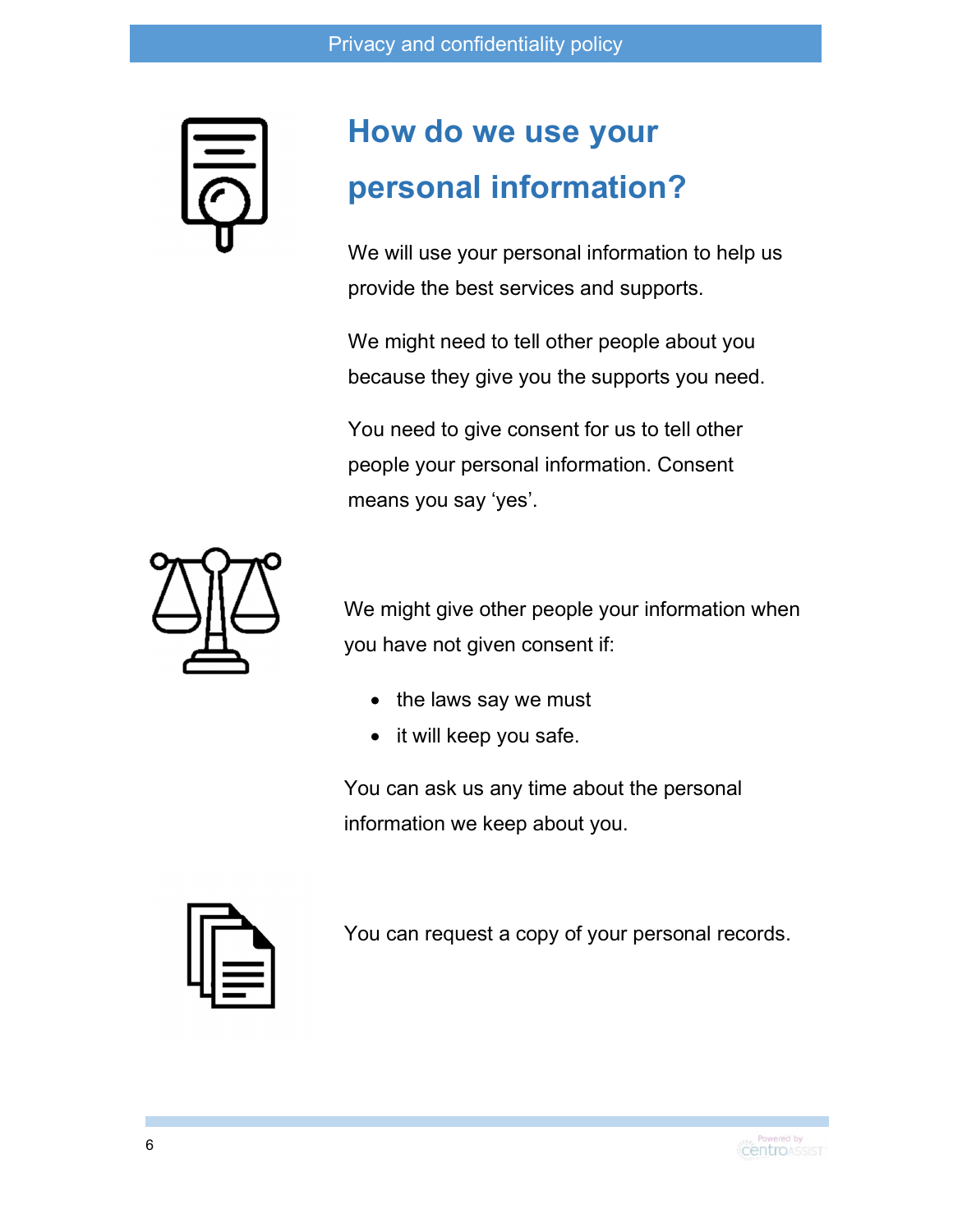

### How do we keep your personal information safe?

We keep paper records safe in our offices under lock and key.



We keep your personal information stored on computers protected with a password.



Only staff who provide supports and services to you can see your personal information.

We only keep your personal information as long as we need it.



We only keep your personal information as long as we need it.



We destroy your personal information when we no longer need it